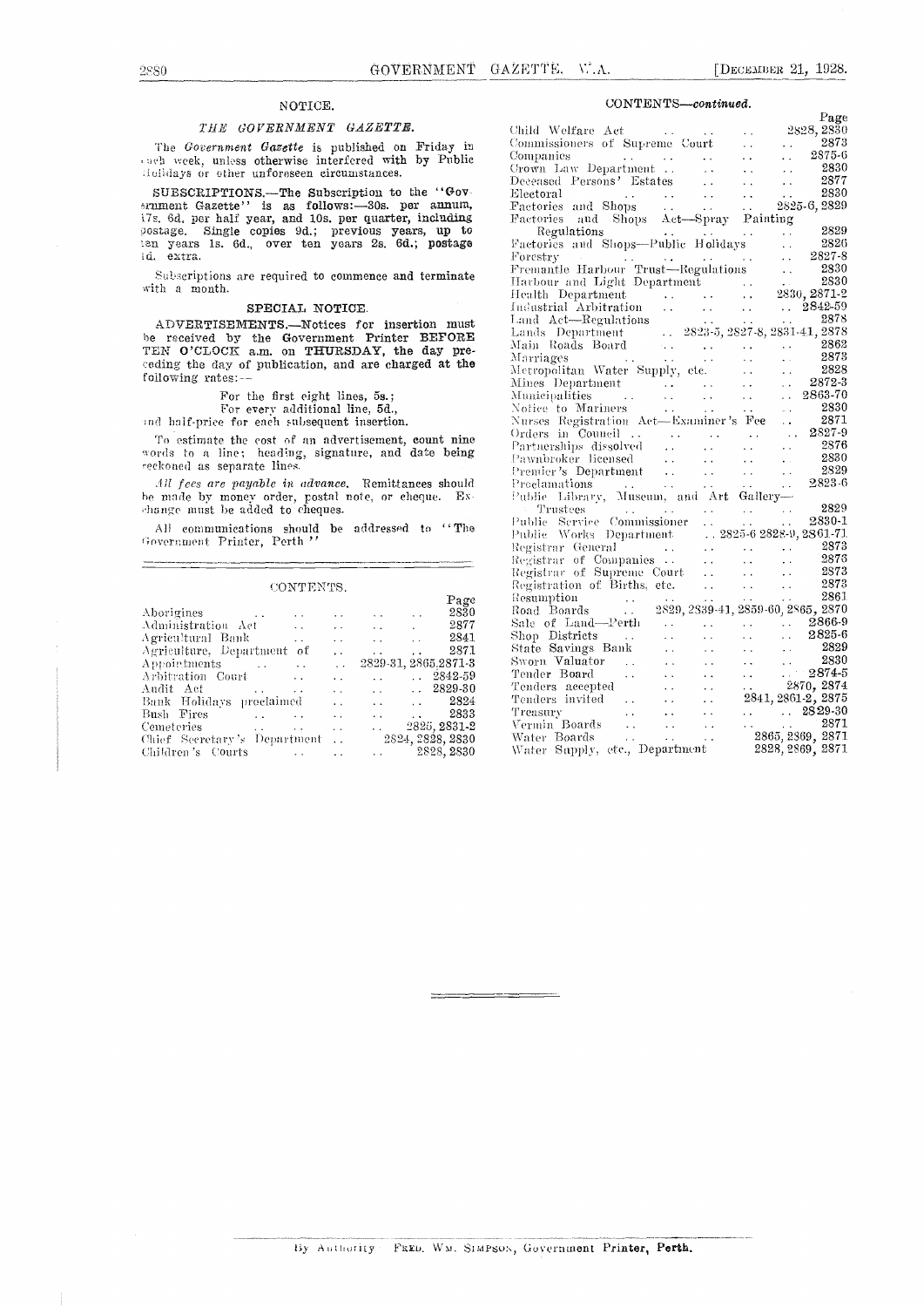

# Government Gazette

## PERTH, FRIDAY, 21 DECEMBER 1928 No. 62

© STATE OF WESTERN AUSTRALIA

## **CONTENTS**

Aborigines Administration Act Agricultural Bank Agriculture, Department of Appointments Arbitration Court Audit Act Bank Holidays proclaimed Bush Fires Cemeteries Chief Secretary's Department Children's Court Child Welfare Act Commissioners of Supreme Court Companies Crown Law Department Deceased Persons' Estates Electoral Factories and Shops Factories and Shops Act—Spray Painting Regulations Factories and Shops—Public Holidays Forestry Fremantle Harbour Trust—Regulations Harbour and Light Department Health Department Industrial Arbitration Land Act—Regulations Lands Department Main Roads Board Marriages Metropolitan Water Supply, etc. Mines Department Municipalities Notice to Mariners Nurses Registration Act—Examiner's Fee Orders in Council Partnerships dissolved Pawnbroker licensed Premier's Department Proclamations Public Library, Museum, and Art Gallery—Trustees